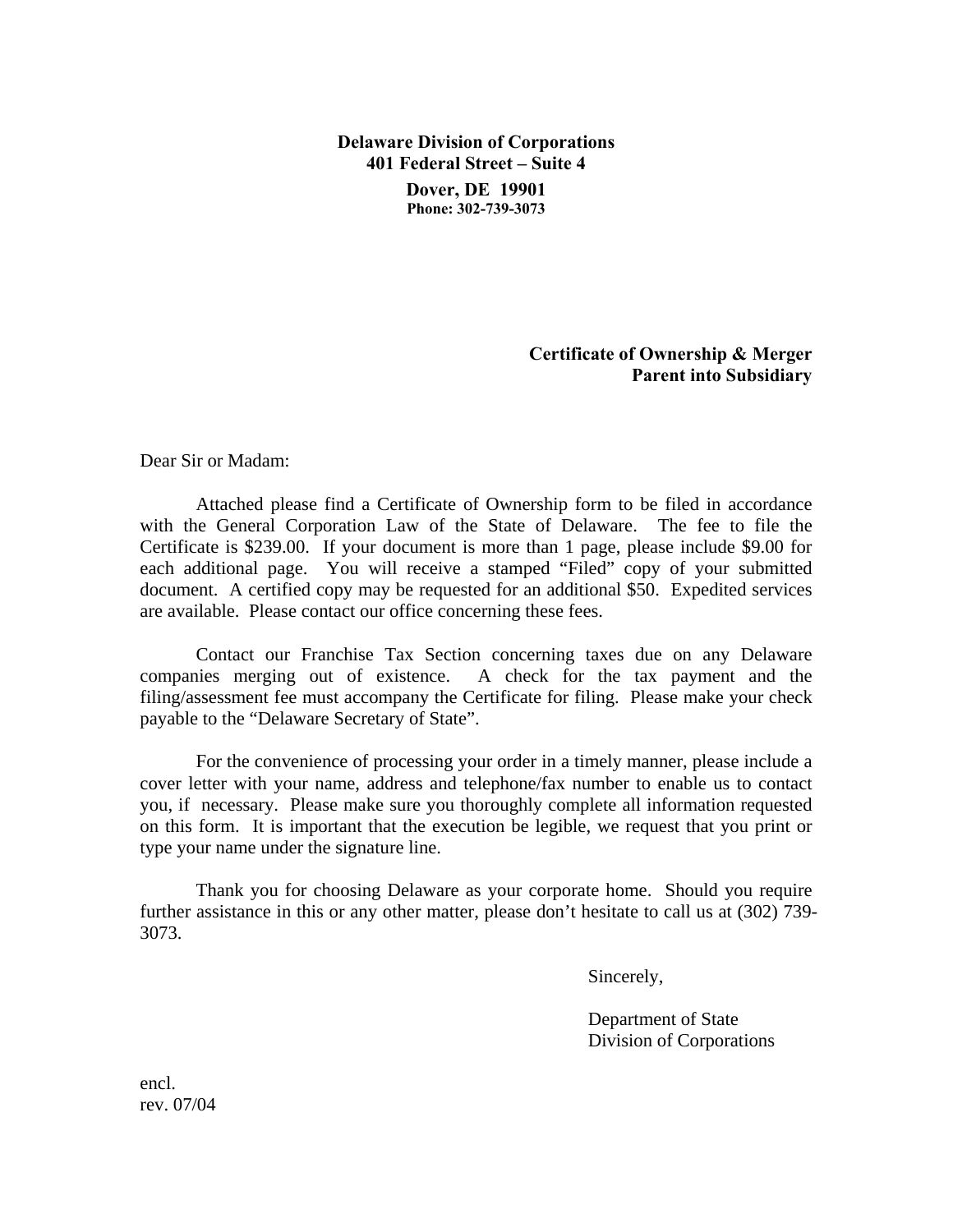## **STATE OF DELAWARE CERTIFICATE OF OWNERSHIP AND MERGER**

Section 253 Parent into Subsidiary Page 1 of 2

## **CERTIFICATE OF OWNERSHIP AND MERGER MERGING**

\_\_\_\_\_\_\_\_\_\_\_\_\_\_\_\_\_\_\_\_\_\_\_\_\_\_\_\_\_\_\_\_\_\_\_\_\_\_\_\_\_\_\_ **INTO** 

\_\_\_\_\_\_\_\_\_\_\_\_\_\_\_\_\_\_\_\_\_\_\_\_\_\_\_\_\_\_\_\_\_\_\_\_\_\_\_\_\_\_\_

 $\alpha$ , a corporation

organized and existing under the laws of the State of \_\_\_\_\_\_\_\_\_\_\_\_\_\_\_\_\_\_\_\_\_\_\_\_\_\_\_

## **DOES HEREBY CERTIFY**:

**FIRST**: That it was organized pursuant to the provisions of the General Corporation Law of the State of  $\_\_\_\_\_\_\_\_\_$ , on the  $\_\_\_\_\_\_\_$ of \_\_\_\_\_\_\_\_\_\_\_\_\_\_\_\_\_\_\_\_\_\_\_\_, \_\_\_\_\_\_\_\_. **SECOND**: That it owns 90% of the outstanding shares of the capital stock of , a corporation organized pursuant \_\_\_\_\_\_\_\_\_\_\_\_\_\_\_\_\_\_\_\_\_\_\_\_\_\_\_\_\_\_\_\_\_\_\_\_\_\_\_\_\_\_\_\_\_ to the provisions of the General Corporation Law to the State of \_\_\_\_\_\_\_\_\_\_\_\_\_\_\_\_, on the  $\_\_\_\_\_\_\_\_\_\_\_\_\_\_\_\_$  day of  $\_\_\_\_\_\_\_\_\_\_\_\_\_$ ,  $\_\_\_\_\_\_\_\_\_\_$ **THIRD:** That its Board of Directors at a meeting held on the \_\_\_\_\_\_\_\_\_\_\_\_\_\_\_\_\_\_\_ day of  $\frac{1}{20}$ , 20 , determined to merge the corporation into said \_\_\_\_\_\_\_\_\_\_\_\_\_\_\_\_\_\_\_\_\_\_\_\_\_\_\_\_\_\_\_\_\_\_, and did adopt the following resolutions: **RESOLVED**, that this corporation, \_\_\_\_\_\_\_\_\_\_\_\_\_\_\_\_\_\_\_\_\_\_\_\_\_\_\_\_\_\_\_\_\_\_\_\_\_, merge itself into \_\_\_\_\_\_\_\_\_\_\_\_\_\_\_\_\_\_\_\_\_\_\_\_\_\_\_\_\_\_\_\_\_\_\_\_\_\_\_\_\_\_\_\_\_\_\_\_\_\_\_\_\_\_\_\_\_\_, which corporation \_\_\_\_\_\_\_\_\_\_\_\_\_\_\_\_\_\_\_\_\_\_\_\_\_\_\_\_\_\_\_\_\_\_\_\_\_\_\_\_\_\_\_\_\_\_\_\_\_\_\_\_\_\_\_\_\_, assumes all of the obligations of \_\_\_\_\_\_\_\_\_\_\_\_\_\_\_\_\_\_\_\_\_\_\_\_\_\_\_\_\_\_\_\_\_\_\_\_\_\_\_\_\_\_\_\_\_.